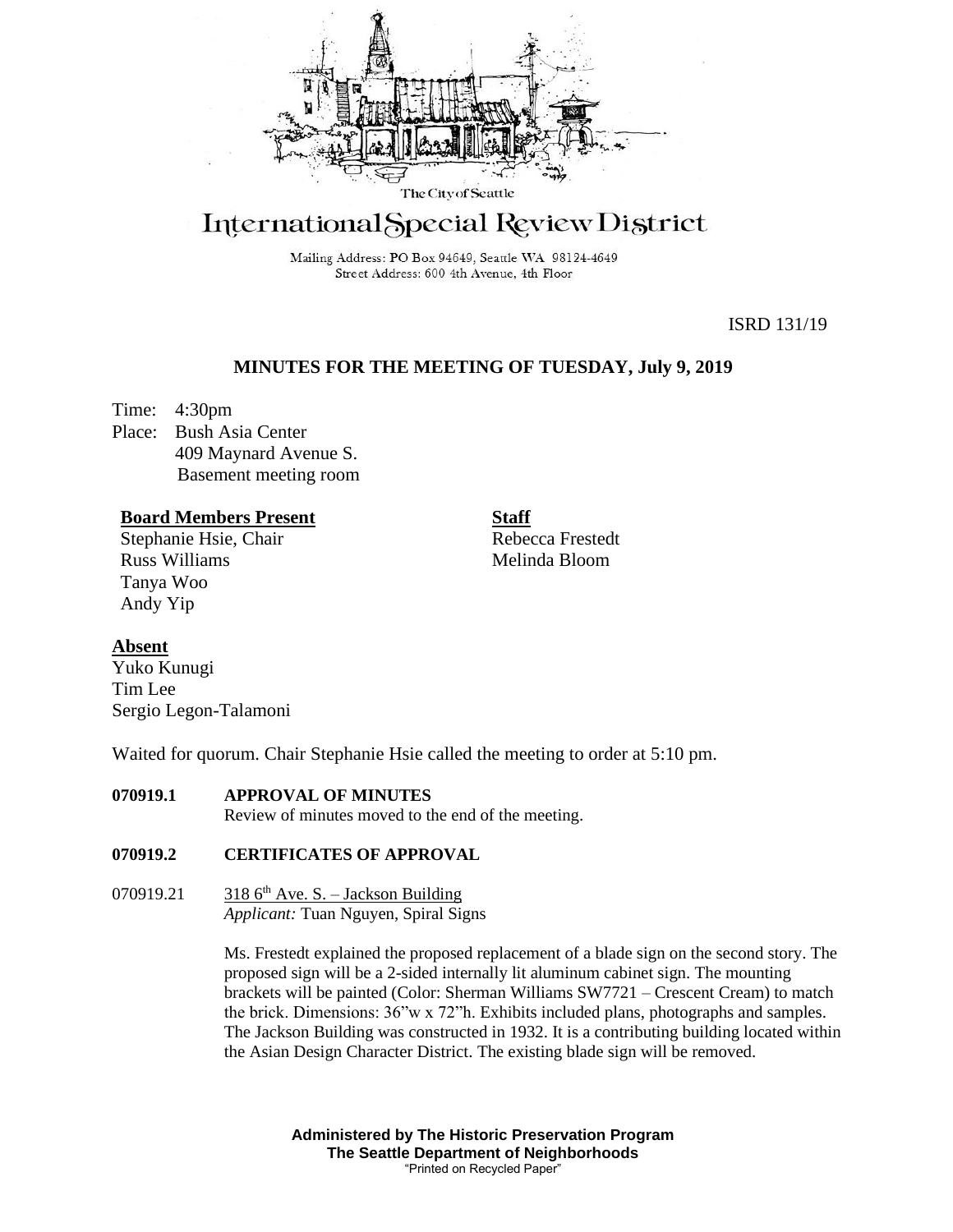Tuan Nguyen indicated sign installation on drawing and said installation will be in mortar. The black portion will match the building; conduit will be inside box. He said the power will run along window and through window.

Ms. Woo asked if the conduit is noticeable.

Mr. Nguyen said it is; it is green, and they will paint it to match the building.

Ms. Woo asked if the window can still be closed.

Mr. Nguyen said it can.

Ms. Hsie asked why the 45° angle.

Ms. Frestedt noted for visibility.

Ms. Woo asked the age of the existing sign and why the Chinese characters are removed.

Mr. Nguyen said he didn't know the age of the sign and there is a new owner.

Public Comment: There was no public comment.

Ms. Williams said he had no issue with the corner placement.

Ms. Hsie noted the visible cable will be painted to match the brick and the internally illuminated sign mounting frame will be powdercoated metal.

Ms. Frestedt recommended routing of electrical conduit be submitted to staff for approval. She said board can suggest addition of Chinese characters, but it is voluntary for the applicant.

Action: I move that the International Special Review District Board recommend approval of a Certificate of Approval for Signs, conditional upon the applicant submitting details about the location and attachment of the electrical conduit to the Board coordinator and with suggestion that Chinese characters be added to the sign*.*

The Board directs staff to prepare a written recommendation of approval, based on consideration of the application submittal and Board discussion at the July 9, 2019 public meeting, and forward this written recommendation to the Department of Neighborhoods Director.

This action meets the following sections of the **International Special Review District Ordinance and** a**pplicable Design Guidelines:**

**SMC 23.66.338 – Signs**

**ISRD Design Guidelines for Signs**

**Secretary of the Interior's Standards #9 & #10**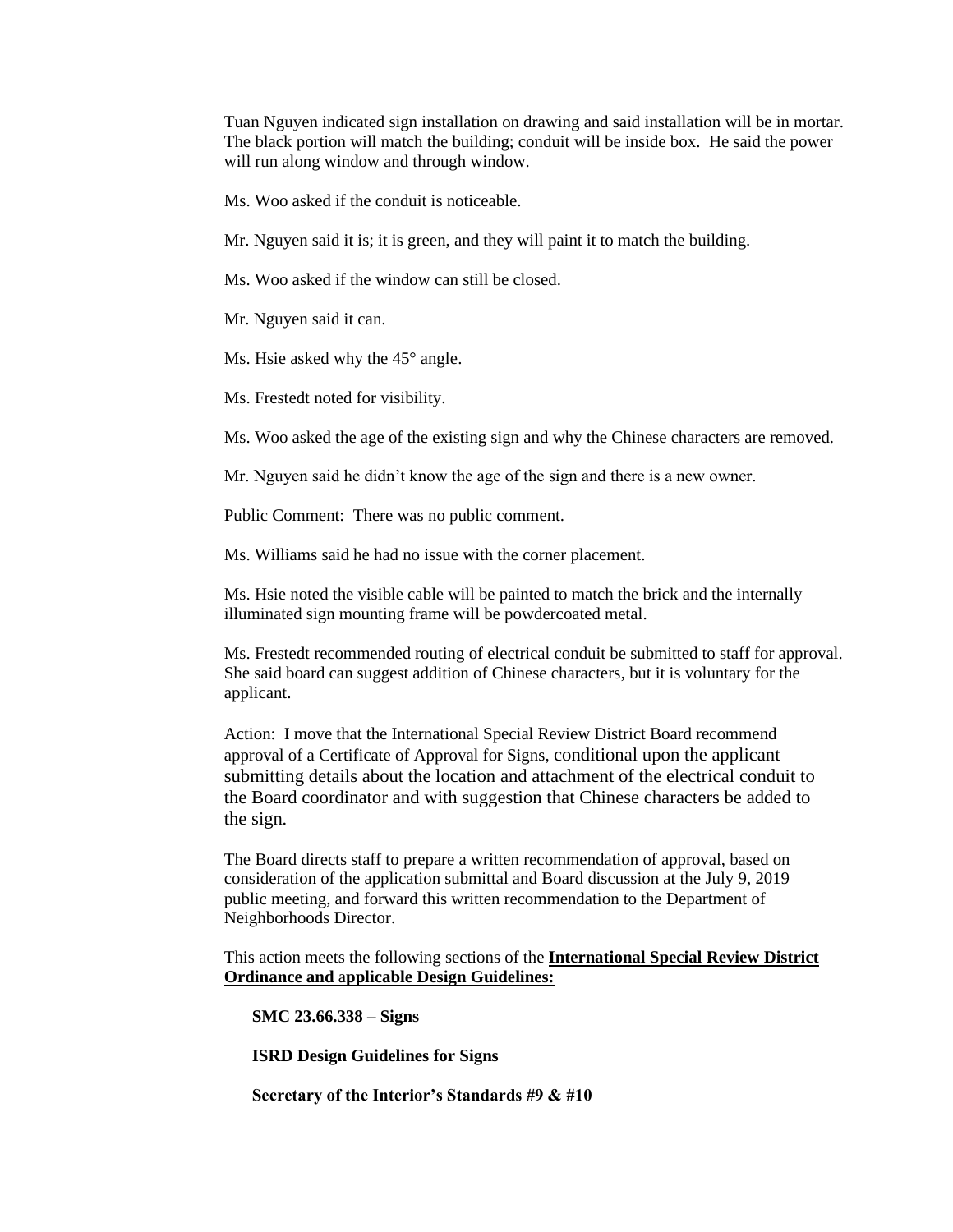MM/SC/AY/RW 4:0:0 Motion carried.

070919.22  $515$  7<sup>th</sup> Ave. S. – Deng's Studio & Art Gallery *Applicant:* Gilbert Chin, representative

> Ms. Woo recused herself, she disclosed that she is a member of the Gee How Oak Tin Association.

Ms. Frestedt explained the proposed installation of a neon sign with clear backing for "Beacon Plumbing" installed on the interior of the storefront window. Dimensions: 44" w x 33 3/4"h. Exhibits included plans, photographs and samples. The Gee How Oak Tin Hotel was constructed in 1907. It is a contributing building located within the Asian Design Character District. Beacon Plumbing subleases an office space within Deng's Studio.

Gilbert Chin explained proposed use within the existing business and said that the only proposed change will be to install the sign.

Ms. Hsie asked if Chinese characters would be used.

Mr. Chin said they could add a sign to the bottom under the neon sign.

Ms. Frestedt said it is preferable to add that to the sign itself.

Ms. Hsie said it is a recommendation, not a requirement.

Public Comment: There was no public.

Board Discussion:

Ms. Frestedt said it is important to understand the overall change inside; the principle use is the same and there is no change to overall use.

Ms. Hsie reiterated a suggestion to include Chinese characters for 'plumbing'.

Action: I move that the International Special Review District Board recommend approval of a Certificate of Approval for Signs, as proposed. The Board recommends including Chinese characters within the sign.

The Board directs staff to prepare a written recommendation of approval, based on consideration of the application submittal and Board discussion at the July 9, 2019 public meeting, and forward this written recommendation to the Department of Neighborhoods Director.

This action meets the following sections of the **International Special Review District Ordinance and** a**pplicable Design Guidelines:**

**SMC 23.66.338 – Signs**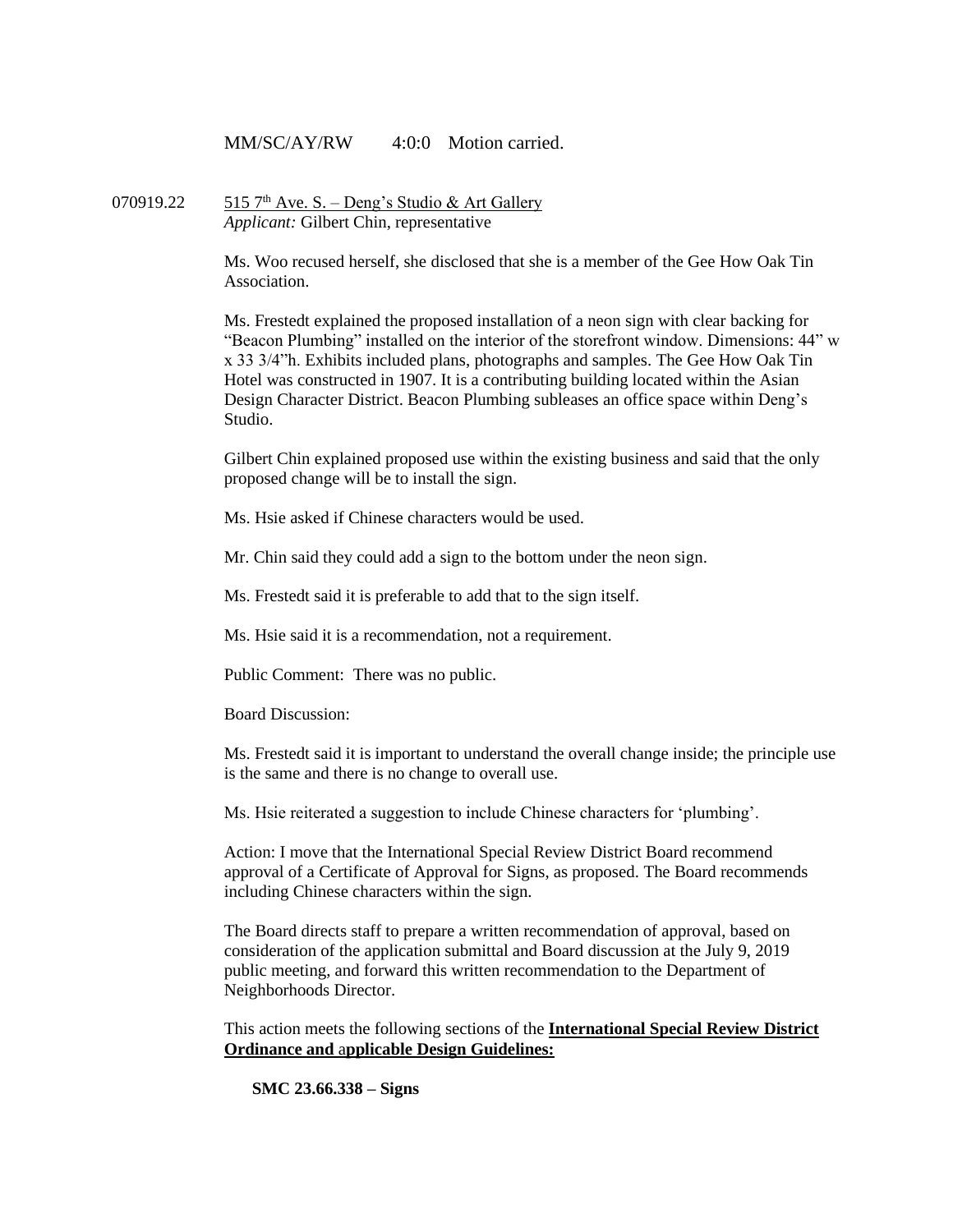#### **ISRD Design Guidelines for Signs**

#### **Secretary of the Interior's Standards #9 & #10**

MM/SC/AY/RW 3:0:1 Motion carried. Ms. Woo recused herself.

#### **070919.3 BOARD BRIEFING**

070919.31 409 Maynard Ave. S. – Bush Hotel *Presenter:* CJ de Leon, Seattle Department of Parks and Recreation

> Briefing on proposed conversion of office space on the plaza level of the Bush Hotel, facing Hing Hay Park, into the Parks Concierge office and public restroom.

C. J. de Leon explained they are in the schematic phase now and they are seeking board input. He provided a photo of existing building and said the subject area was not part of the original building design. He said that SCIDpda built the extension over Parks' property. In exchanged, Parks is supposed to have access to bathrooms. He said that hasn't been working well. The restroom will be used by Parks concierge; they propose an exterior access and want a more robust facility that is up to Parks' standards. He proposed a Dutch door for security and noted the bottom portion will remained locked while the upper is open. He said there will be visibility into lower portion of restroom to prevent lingering, drug use. He said they will call it a Comfort Station, ut want to make it uncomfortable so people don't linger.

Susan Wheaton, Rolluda Architecture, explained the proposal to paint the doors the same color as the panels into the storage area; colors are in keeping with what is there now.

Mr. de Leon said the room will not have air condition or heat; temperature will be same as exterior conditions. He said they will add exhaust. He said they will add blue light which makes it hard to find a vein. He said access to the restroom will be provided by concierge. He said that when safety issues are gone, the restroom will be opened up to the public. He said the restroom will have an occupant sensor which connects to the Park Rangers; there will be limited visibility into the space.

#### **Public Comment:**

Nora Chan asked how tall the door is and expressed concern about privacy.

Mr. de Leon said the door is normal height. He said feet will be visible but not the toilet; you will be able to see someone on the floor.

Mike Omura, SCIDPDA, said they met several times with Parks. He said to be sure that signage is clear, signs in park direct people there, and signage about limited park hours. He said he hoped eventually they will be able to remotely open the door.

Ms. Frestedt confirmed that the building is contributing, but the storefront is not historic. She said the Guidelines and SOI apply.

Robert Lohman, resident, asked if there is a timer system if people are in there too long.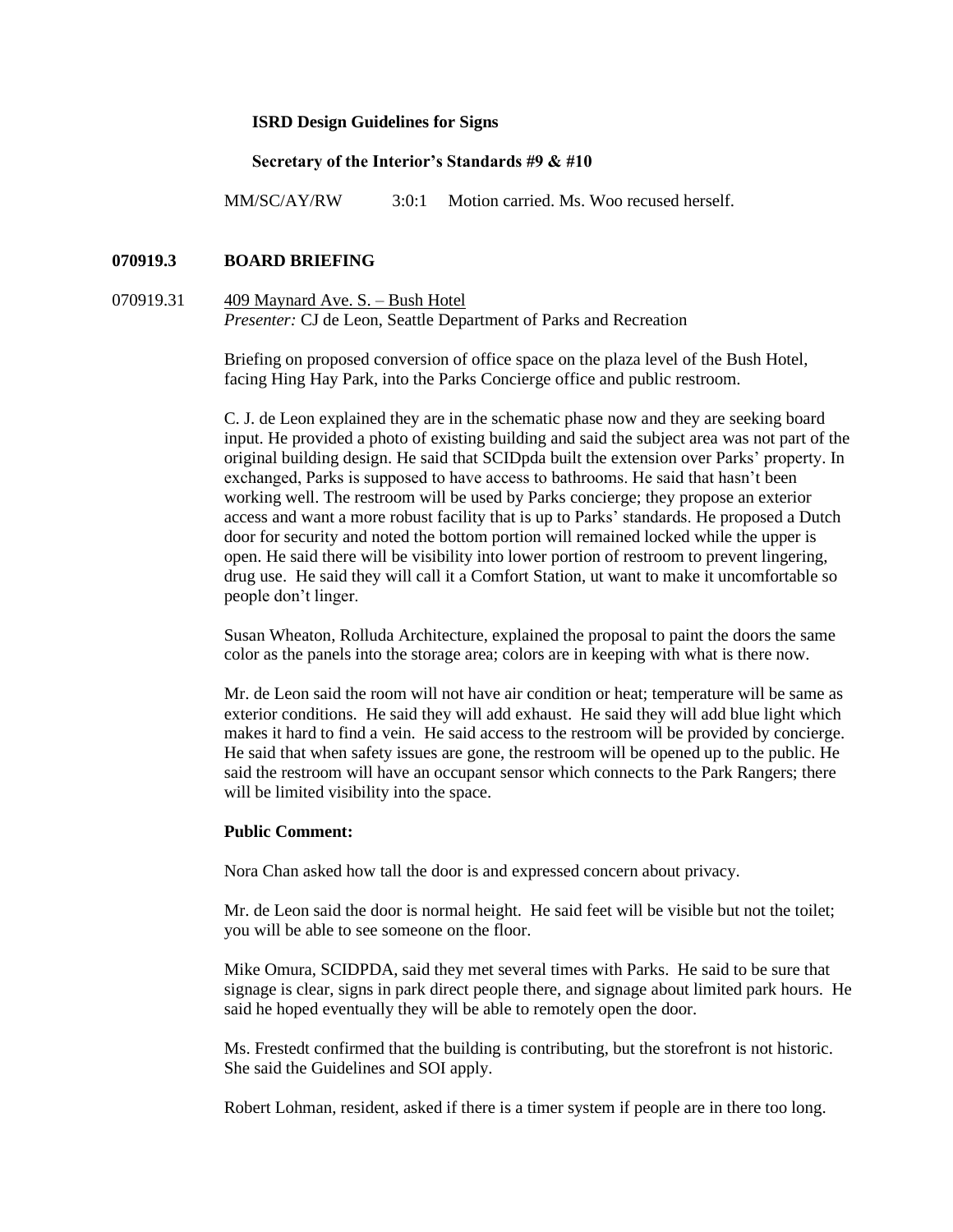Mr. de Leon said the concierges are trained to deal with issues that arise.

Mr. Yip asked why they aren't doing a stand-alone building or structure.

Mr. de Leon said free-standing units are not utilized properly. He said they are looking at other free-standing options; they are mimicking some features such as louvers, blue lights, more robust finishes, and ability to power wash.

Ms. Wheaton said the steel door has solid panel with slight relief. It will have painted grill that goes back to storage area and will match existing colors.

Ms. Hsie asked if they are just modifying existing window frame.

Mr. de Leon said yes but they will change out to steel frame; they will use hollow metal doors and will mimic window detail as it is now.

Ms. Hsie said she wanted to see detail; there is opportunity for design detailing.

Ms. Wheaton said the space is for storage and they don't want to encourage people to go there.

Ms. Hsie said signage is more important and encouraged multi-lingual signage with instructions about concierge providing access.

Mr. de Leon said signage will be durable and easy to maintain; if there are too many details is it difficult to replace.

Ms. Wheaton said the sign will be on wall adjacent to door; there are louvers at the bottom and signage will go between the louvers.

Ms. Hsie said they can still make the signage inviting.

Ms. Frestedt commented on the applicability of Chapter 23.66, guidelines and standards. She said the challenge is meeting Parks goals while adhering to the standards. The Board will review for proportion, location, and compatibility.

Responding to clarifying questions Mr. de Leon said the information cart/kiosk on site will eventually go away. He said the restroom is ADA accessible.

Ms. Hsie wanted to see detail of the Dutch door.

Ms. Wheaton said the top half is glass, bottom is solid.

Ms. Woo had concern about safety but noted having the concierge there will help a lot.

Mr. de Leon said they will increase lighting levels there. He said they are hoping to start construction in 2020.

Agenda reordered.